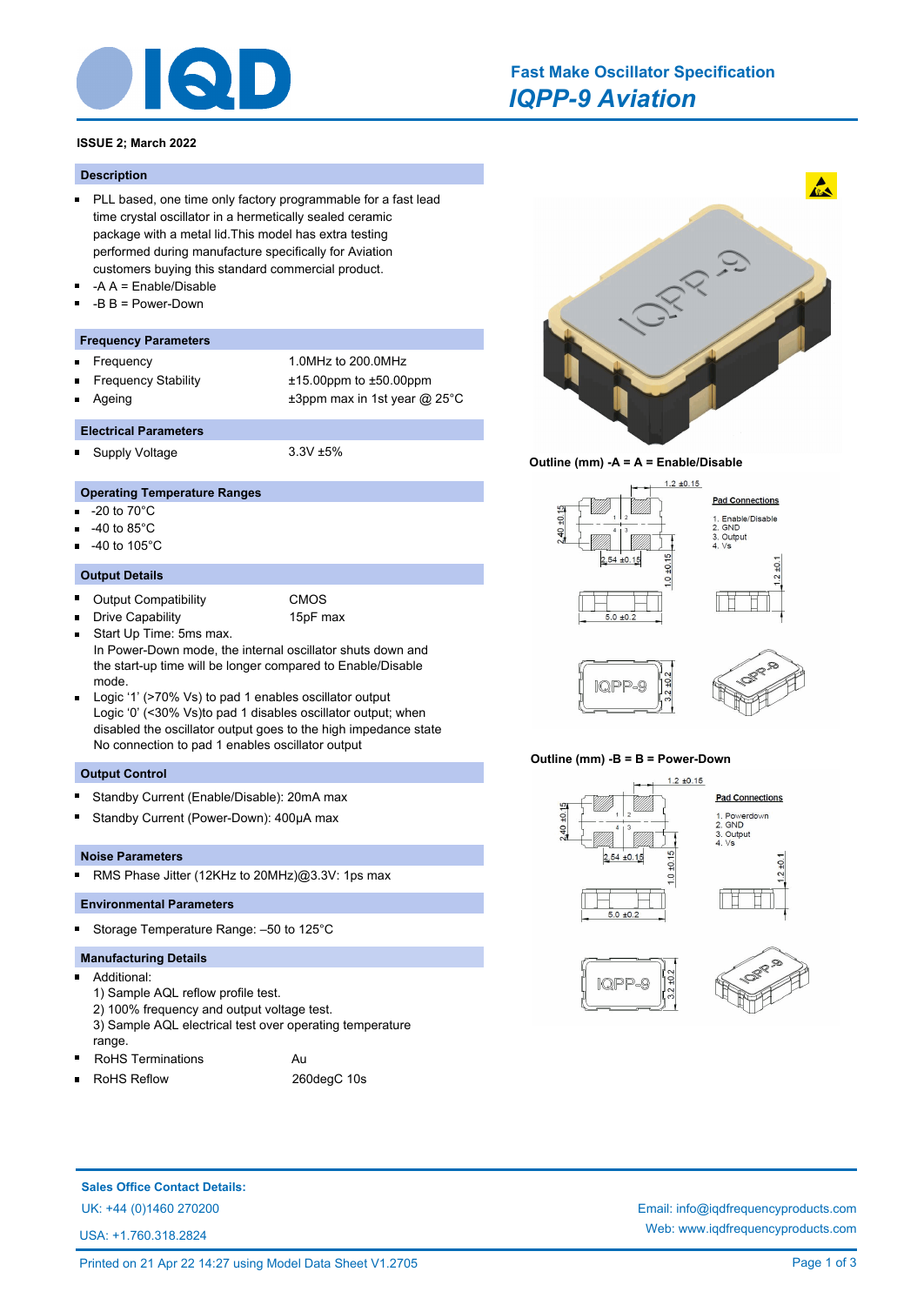

#### **Ordering Information**

 $\blacksquare$ 

 $\blacksquare$ 

 $\blacksquare$ 

Frequency\* Model\* -A = Enable/Disable or -B = Power-Down Output Compatibility Frequency Stability (over operating temperature range)\* Operating Temperature Range\* Supply Voltage Example 20.0MHz IQPP-9 Aviation-A CMOS ±50ppm –40 to 85C 3.3V

# **Compliance**

- RoHS Status (2015/863/EU) Compliant  $\blacksquare$
- $\blacksquare$

REACh Status **Compliant** MSL Rating (JDEC-STD-033): Not Applicable

# **Packaging Details**

- $\blacksquare$ Pack Style: Cutt In tape, cut from a reel Pack Size: 100
- Pack Style: Reel Tape & reel in accordance with EIA-481-D  $\blacksquare$ Pack Size: 1,000

# **Solder Pad Layout Test Circuit**



To ensure optimal oscillator performance, place a by-pass capacitor of 0.1µF as close to the part as possible between Vdd & GND pads

#### **Wave Form**



**Sales Office Contact Details:**

USA: +1.760.318.2824



UK: +44 (0)1460 270200 Email: info@iqdfrequencyproducts.com Web: www.iqdfrequencyproducts.com